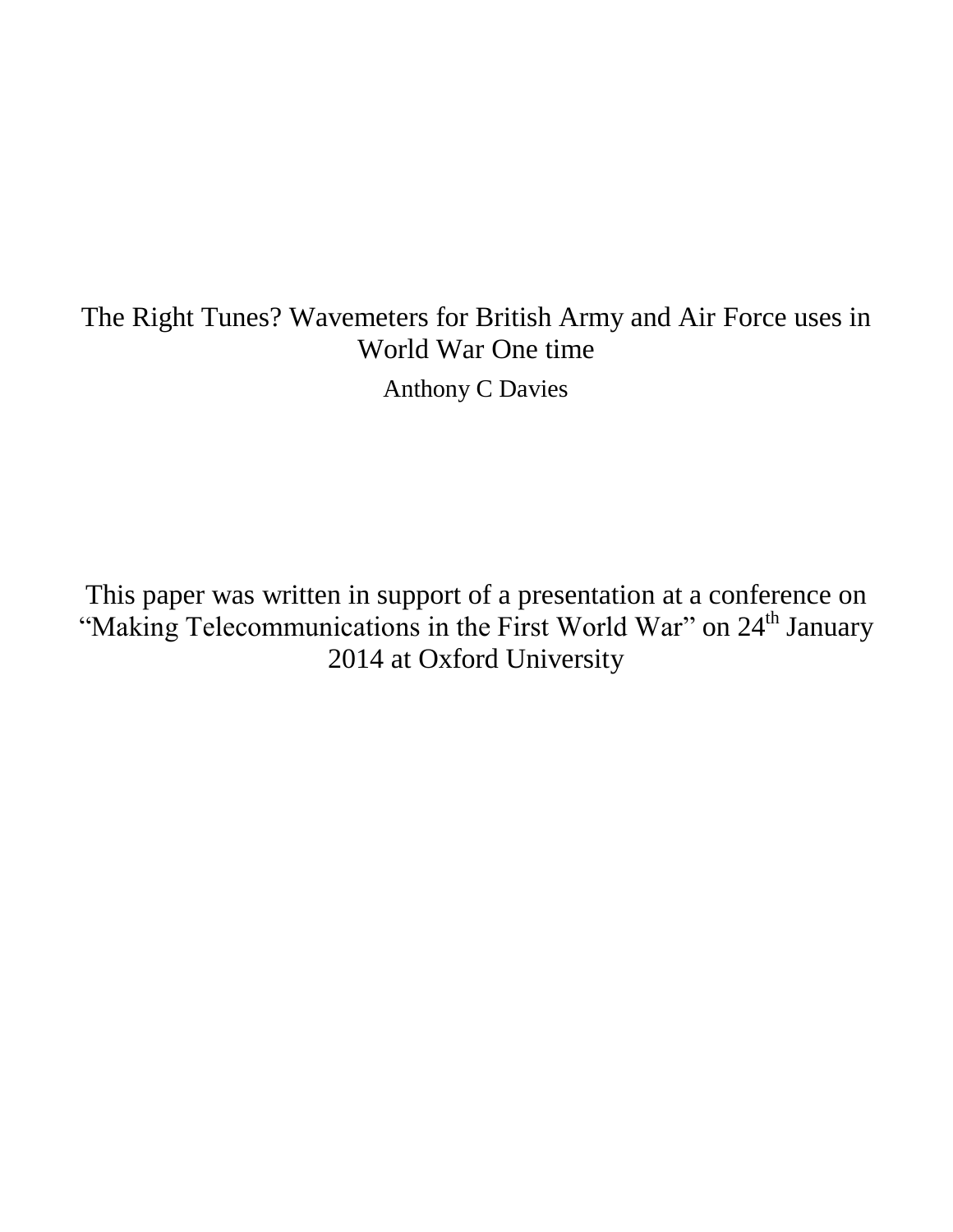# The Right Tunes? Wavemeters for British Army and Air Force uses in World War One time

# Anthony C Davies

Visiting Professor, Kingston University, Penrhyn Rd, Kingston-upon-Thames, Surrey, KT1 2EE, UK and Emeritus Professor, King's College London, Strand, London, WC2R 2LS, UK

*Abstract* — **Wavemeters used to set British land and air transmitters and receivers to the correct frequencies in the time period of WW1 are described, following an overview of earlier naval developments and the designation of 'tunes' which arose from the discovery that receivers could be 'tuned' to separate out multiple simultaneous transmissions. This was mostly in a context of spark transmitters and Morse Code. Illustrations of circuit diagrams and actual equipment are used to explain how this laid a foundation for development of many innovative RAF wavemeters during the rapid technological progress of the interwar years, followed by many more wavemeters to support the radar developments of WW2 and the Cold War.**

*Index Terms* — Electromagnetic measurements, Military communications equipment.

#### TELECOMMUNCATIONS BEFORE WORLD WAR ONE

From the beginnings of radio communications, it became necessary to correctly tune transmitters and receivers to their intended frequencies, particularly to prevent mutual interference, and as the number and types of transmissions increased, this became more essential.

For marine communications it was evident that radio provided a facility that could not be matched by any other method, and the British Royal Navy expended much effort on novel developments, initially under the aegis of their Torpedo School. This was all Wireless Telegraphy (e.g. Morse Code communications); Radio Telephony (transmission of speech or music) was expected to have no serious applications. Spark, Arc and Alternator based transmissions were all used, and automatic receivers were devised to print fast Morse Code. Naval transmitters used substantial voltages and currents at the spark: for example 16kV and 17A for 18 words per minute Morse. Use of five-inch sparks prior to 1900 is reported, achieving a 5800 yard (17400 feet) range. 800 sparks per second could provide a penetrating audible signal in a crystal receiver.

The Admiralty ensured the meticulous documentation of experiments and installations.

#### *A. Separating transmissions and tuning*

The Admiralty believed that only one powerful spark transmitter could operate at a time in each area, until Marconi demonstrated around 1900 that by 'tuning', more than one could operate simultaneously and be independently heard by suitably-tuned receivers. The concept of tuning had been previously discovered by Lodge [1], but it seems that because of the monopoly position allocated to Marconi, the Admiralty learned about and adopted the idea from Marconi.

'*A tune*' at 400 feet (e.g. 2.5MHz) and '*B tune*' at 1025 feet (950kHz) were separated sufficiently for such simultaneous operation, and the Admiralty decided to add further '*tunes'* for their own use, at first with the intention that their wavelengths would be kept secret.

They designated *R*, *S*, *T*, *U* (*R*=378kHz, *S*=298kHz, *T*=234kHz, *U*=196kHz) by 1907 [2], chosen so that there would be no interference between them when maximum power was used at 2 miles separation. Several more '*tunes*' were added later.

#### *B. Measuring the frequency and knowing the 'tune'*

Setting up the transmitters and receivers to the correct 'tune' was not easy, and all equipment was subject to frequency drift during use. There was therefore a need for calibrated instruments to set up and maintain correct wavelengths. These were the first wavemeters,

The wide bandwidth of spark transmitters could be controlled by adjustment of the rate of decay of the train of damped oscillations which they generated, and for this instruments called decremeters were developed [3].

J.A. Fleming (University College London), who supervised the Cornwall end of the famous transatlantic radio communications of Marconi, is reported to have said:

*"… The wavelength of the electric waves sent out from Poldhu Marconi station in 1901 was not measured because I did not invent my cymometer or wavemeter until October, 1904.."* [4]*.* 

Prior to this wavemeters had been developed (e.g. by Dönitz, German patent date  $4<sup>th</sup>$  April 1903) and perhaps even marketed commercially in Germany (for example by Telefunken – then called *Gesellschaft für drahtlose Telegraphie [m.b.H.,](http://en.wikipedia.org/wiki/Gesellschaft_mit_beschr%C3%A4nkter_Haftung) System Telefunken*, founded 1903 in Berlin).

The Dönitz wavemeter is described in a German Patentschrift [5] which explains how heating of a mercury thermometer indicates resonance, so the response time would have been long.

Soon Spark, Arc and Alternator based transmissions were all in use by the British Navy, and automatic receivers could print the Morse on paper strips. In some cases, additional means was provided to 'quench' each spark prior to the start of the next to improve audibility.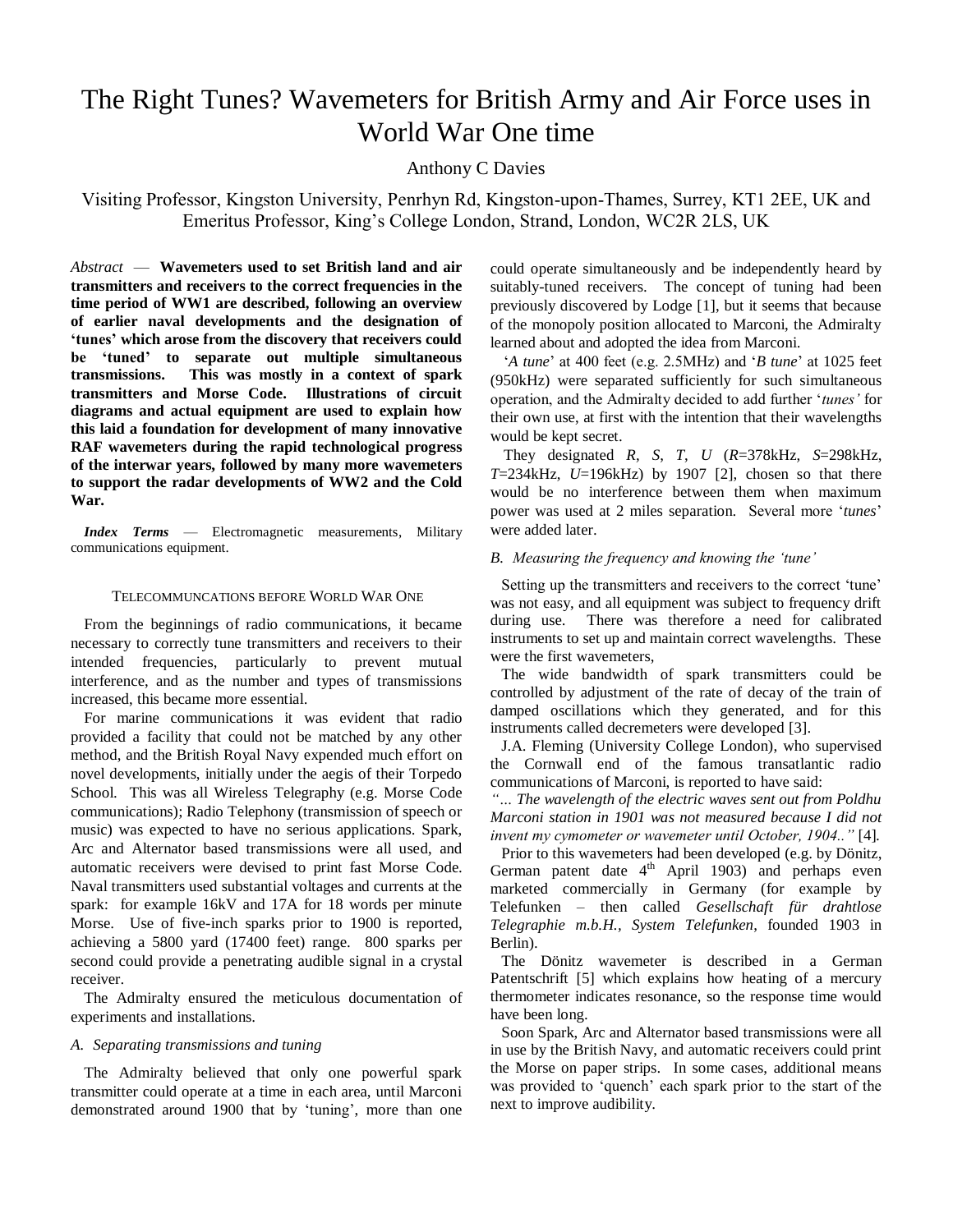Alternators, usable only for the longer wavelengths, were capable of generating a single frequency (CW), which was keyed on and off to produce the Morse signal. However, simple crystal receivers could not decode such a signal, since they gave audible output only from the starting and stopping of each dot or dash. To overcome this, a beat-frequency oscillator was needed in the receiver, a facility not generally available until much later on. Instead, 'Interrupted Continuous Wave' (ICW) was used by having a buzzer which interrupted the transmission at an audio rate, so that what was transmitted was still a train of damped oscillations.

# II. EARLY NAVAL WAVEMETERS

Fig.1 shows the circuit and drawing of a 1913 design of wavemeter, pattern 1492 [6]. A 1913 report states that 26 of these wavemeters were installed on ships 'at sea'.



Figure 1. Circuit diagram of pattern 1492 wavemeter, and a magnifient drawing from Navy report [7]

Commonly a wavemeter was an integral part of the transmitter installation on a ship.

Despite the development of many more advanced wavemeters, variants of the simple but reliable Pattern 1492 stayed in use for many years. In 1938 it was reported that the equipment of HMS Hood included a 1492 wavemeter.

An Admiralty book of orders dated  $5<sup>th</sup>$  November 1942 details the process to dispose of these and other obsolete wavemeters [8].

British equipment was calibrated in wavelength (in metres, or feet), the practice of using frequency arising much later.

## III. EARLY BRITISH ARMY TELECOMMUNICATIONS

Muelstee describes [9] some 20 different spark transmitter sets used over 1914 to 1918, with ranges from 5 miles to 500 miles. These included small units for use in and around trenches to substantial heavy units such as The *Marconi Wagon Set* (1914), weighing 3 tons, and generating 1.5kW at the spark [9, 10]. Fig.2 shows details of the spark unit of the Army *Forward Spark 20W B Mk.II Rear Transmitter (65metres)*.

Some later sets produced CW, using valves in the transmitter, including adoption of some RAF designs.

For setting up, the Army initially had Forward Sets B Wavelength Standard No.1, a very simple instrument for setting up spark transmitters, followed by Station Testers Mk.I and II, Fig.3 (1915), Forward Sets B wavemeter, Fig.5(a), (1917), also known as Forward Spark B wavemeter. The



circuit diagram is shown inside the lid of the wavemeter and Fig.5(b) is extracted from a photograph of the lid.

Figure 2. Spark unit of Army transmitter (Kurrajong Radio Museum)





Figure 3. Station Tester Mk II, made in War Department factory, Southgate, London. (Photo: K. Thrower, taken in Royal Signals Museum, Blandford Forum)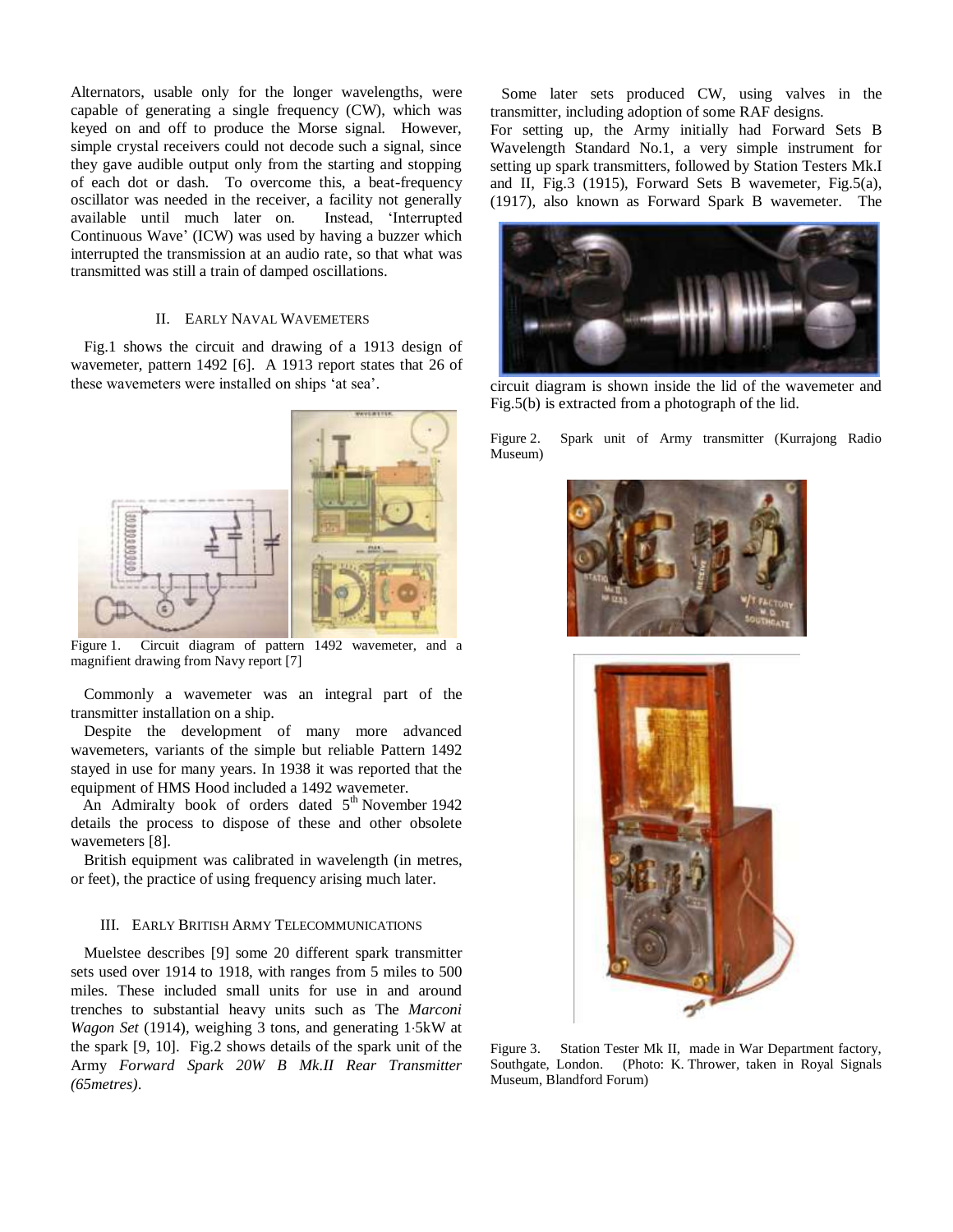Subsequently in WW1 the Army adopted absorption instruments called 'Townsend Wavemeters' (invented by J.S. Townsend at Oxford University [11]). These use a buzzer for frequency setting of simple receivers, and the resonant circuit is a variometer with a fixed capacitor. There were several models, of the same design but for different frequency ranges.

Later, in 1917, a heterodyne wavemeter for Army use was introduced [9], needed with the CW transmitters, apparently identical to one used by the air force (illustrated by Fig.6).

Fig.4 shows this wavemeter together with all the other units need to make a complete transmitter-receiver station [9].



Figure 4. Army W/T set field 60W set with wavemeter [9]

Telecommunications seems to have been of only moderate interest to the British Army "top brass" at this time, unlike the views expressed in the USA, where Brigadier-general Seriven, Chief Signals Officer in the US Army, is reported in 1916 as saying ".. *the enormous importance of radiotelegraphy in military affairs* .." is recognized by all army men and " .. *great attention has been given recently to this method of communication* .." [12].

#### IV. EARLY WAVEMETERS FOR AIRCRAFT APPLICATIONS

Aircraft requirements were rather different, and can be divided into equipment for use in a plane and equipment for use on the ground.

Initially the Royal Naval Air Squadron was under Navy control and the Royal Flying Corps under Army control, with effectively no cooperation. Against some opposition, in April 1918 the two were combined to form the Royal Air Force, under the new independent Air Ministry.

An early responsibility of the Royal Flying Corps was to use radio to report to ground troops their observations, in order to direct artillery fire.

The Royal Flying Corps adopted 'Townsend Wavemeters' with three models (Nos. 1, 2, 3) differing essentially only in their frequency ranges from 1000m to 4000m.

Particularly in a single-seater aircraft, it was very difficult for the pilot to fly the plane AND operate a Morse key! By 1917, aircraft R/T (speech) was beginning, and used for communications between two Bristol Fighter aircraft .

The wavemeter shown in Fig. 6 is from a document in the RAF Museum at Hendon [10], and the single valve used can be seen at the bottom left near the plug-in inductor for the 400-1400m range which is the square unit.

The document states "*The use of the 'beat' phenomena with CW makes working with the heterodyne wavemeter as easy as working with the ordinary wavemeter (Station Tester Mark II) in which a buzzer is used*".





Figure 5. (a) Forward Sets B wavemeter, 65m and 80m (b) circuit diagram as shown inside lid

An early Royal Air Force wavemeter, W3, a 1918 design, covered 75–1000 kHz in four ranges. This was for use in aircraft, to adjust sets T21C and T22. It is basically a Townsend design. Fig.7 shows the circuit and the wavemeter. The RAF then also used what they called Syntonisers, which were heterodyne based instruments using a single thermionic valve, which they distinguished from Wavemeters, although the requirement was essentially the same. Fig.8 and Fig.9 show an RAF Syntoniser.

Fig. 10 shows one the RAF did call a wavemeter, which can be seen to be a Townsend type. They described Syntonisers as follows: "*These instruments are small generators of highfrequency alternating current which may, by adjustment of a variable condenser, be made to give out C.W. of any desired wavelength within their range*" [13].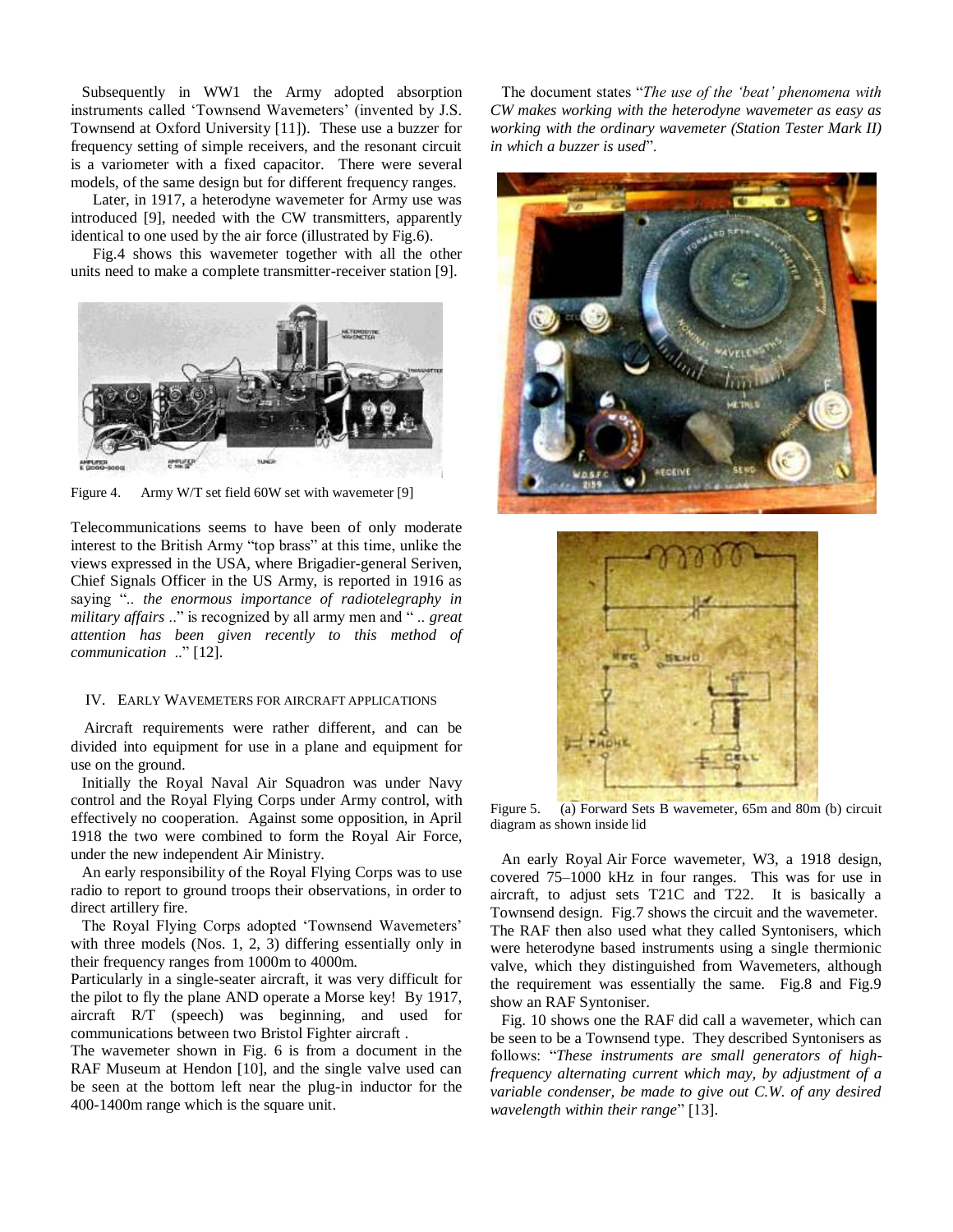

**QH** R.



й



Figure 7. Circuit diagram of W3 wavemeter and an external view



Figure 8. RAF Syntoniser 300-2500 metres





Figure 9. Circuit and internal view of Syntoniser, 300-2500 metres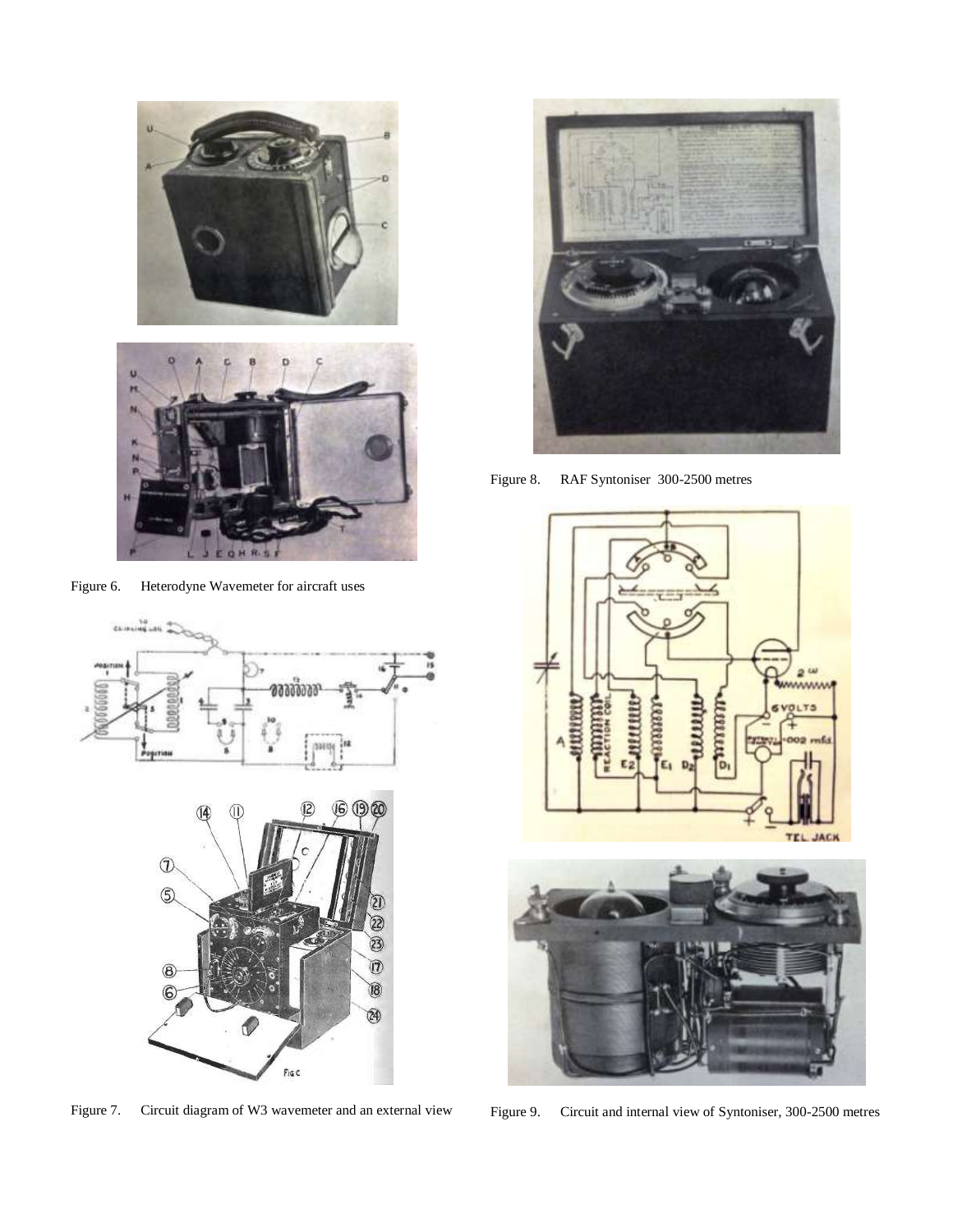

Figure 10. RAF Townsend-type wavemeter.

#### V. WAVEMETERS TYPES

The two principal kinds of wavemeter are the absorption type and the heterodyne type.

#### *A. Absorption wavemeters*

The simplest wavemeter comprises a calibrated resonant circuit which can be coupled to the transmitter under test, and an indicator of the signal strength in the resonant circuit. Commonly a continuously variable capacitor with a precision reduction-gear drive and perhaps a vernier scale was resonated with a fixed inductor. To provide different ranges, either plug in inductors were used or else different inductors switched into position by a range-switch. Some models used a variometer (continuously-variable inductance) with a fixed capacitor.

The first absorption wavemeters were passive, with a small filament lamp or in some cases a neon discharge tube to indicate the signal strength. Some used a thermocouple connected to a microammeter. Later, designs with a valve could be used to rectify the signal and produce an indication on an ammeter. Quartz crystals were also used occasionally to calibrate wavemeters at one spot frequency, since they have the property of glowing in response to signals at their resonant frequency.

The circuit simplicity of these early wavemeters belies the extreme care needed to devise and achieve switching and tuning arrangements and layout to meet adequate tolerances.

To give a linear relationship between angle of rotation and wavelength, variable capacitors require a non-linear shaping of their movable vanes, because of the square-root relationship between capacitance and wavelength at resonance [6]. Correct calibration of wavemeters was naturally important: the Admiralty sent wavemeters to the National Physical Laboratory where high-speed photography of the spark-train enabled the L and C calibration to be decided, a technique which the Navy also investigated [14].

Care is needed in using simple wavemeters with powerful transmitters: if coupled too closely, the lamp or indicating device can easily be destroyed, but, more importantly, false maxima are possible between closely-coupled resonant circuits tuned to the same frequency because the frequency response splits to a double peak with increased coupling (Fig.11). Circuit variations can easily result in the peaks being of unequal height. Misunderstandings can arise from this, with some users believing incorrectly that with a large and powerful transmitter, the largest of the two peaks must be at the transmitter frequency.

#### *B. Heterodyne wavemeters*

Non-linear mixing of a locally generated signal with the signal under test can provide an audio range beat-frequency signal, which decreases in frequency as the mixed signals' frequencies converge, becoming zero when the frequencies are the same. Operation involves adjusting the audible tone for 'zero beat'. Gross errors can arise from tuning in to a harmonic, so common practice was to first use an absorption wavemeter to get a rough indication of the frequency and then a heterodyne wavemeter to get as accurate a measure as possible.



Figure 11. Double hump in frequency response of coupled resonant circuits

Although a passive instrument can be used to check a transmitter frequency, it clearly cannot set a receiver to a prescribed frequency, or check the calibration of a receiver frequency dial. An oscillator associated with a passive wavemeter provides a solution to this obstacle: the wavemeter is used to set the oscillator to the prescribed frequency, and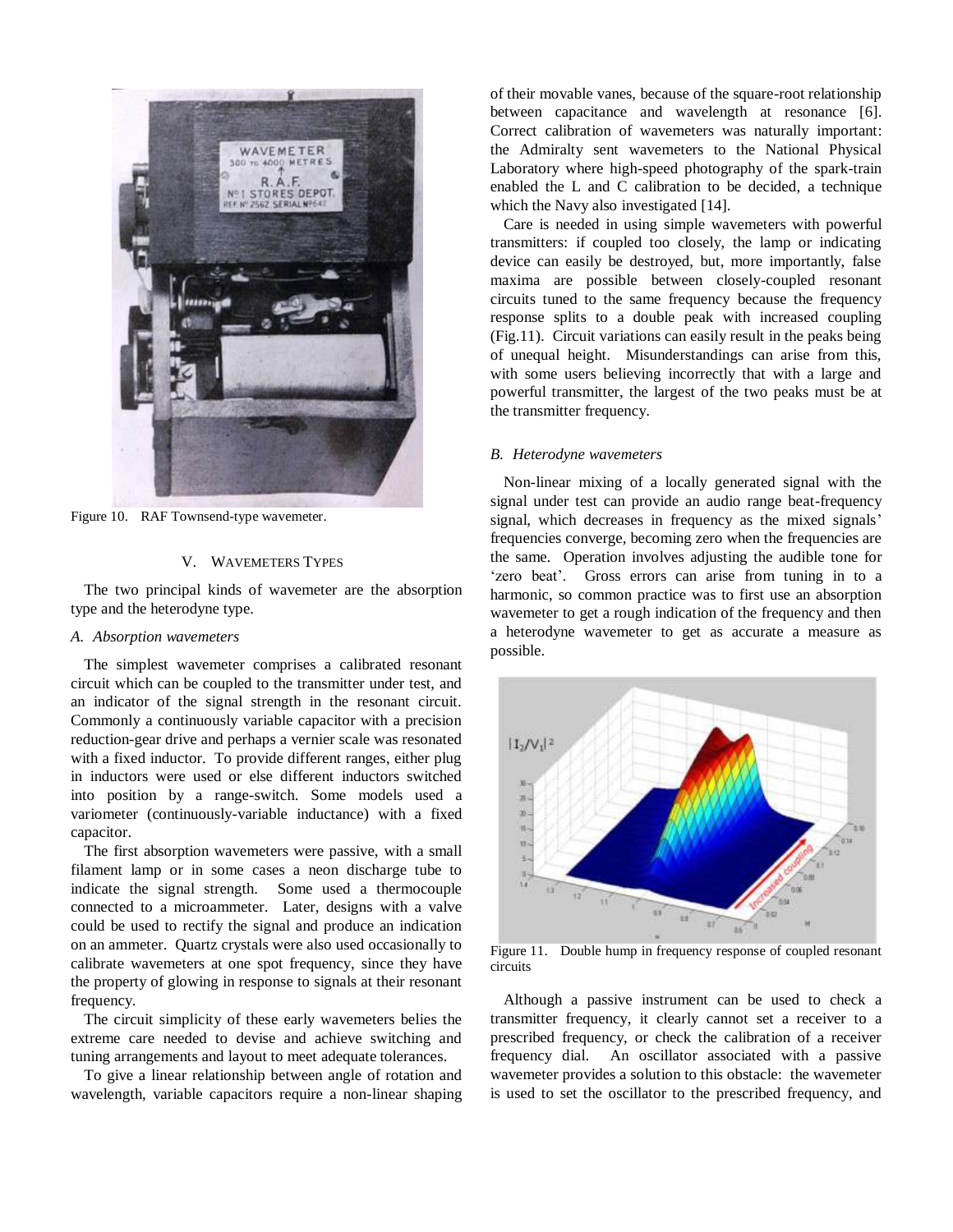oscillator. The Navy used this method, and so wavemeteroscillator pairs intended for use together were developed.

In the case of a heterodyne wavemeter, there is already an oscillator present in the instrument.

Often, heterodyne wavemeters had individually-printed calibration charts or tables, since to achieve good accuracy, each wavemeter had to be calibrated so as to relate its scale readings to actual frequencies.

The most unreliable components were thermionic valves so normally the first step in repair of military equipment was to replace valves. For wavemeters this was inadvisable, since replacing a valve or even moving internal components or wiring would require a re-calibration, to be done only in a laboratory. Opening up wavemeters in the field was therefore generally forbidden.

## *C. Frequency determination by counting*

The requirements of a wavemeter can be met by 'counting', given an accurate standard of time. Measuring the time of a specified number of cycles of a waveform provides the frequency. However, the technology to do this at radio communication frequencies was not available until the mid- $20<sup>th</sup>$  century.

#### VI. LATER WAVEMETERS FOR AIRCRAFT APPLICATIONS

The W37 (shown in Fig. 12) is an early (1925) RAF wavemeter, covering 500kHz–6MHz in 3 ranges. A buzzer produces damped oscillations, and a lamp or headphones is used for reception [15]. Although after the time period of WW1, it indicates the development route from the foundations laid down during the war.

Some early wavemeters could generate a audio-rate train of damped oscillations – simulating the output of a spark transmitter. In addition to a lamp for use when tuning a transmitter, the W37 shown in Fig.12 has a buzzer to emit damped oscillations, to check the tuning of simple receivers which would not respond to an unmodulated r.f. sinewave (not having a beat-frequency oscillator), but could be tuned to the buzzer-modulated r.f. signal. The buzzer is the round (brasscoloured) plug-in unit just below the centre on the front panel

W66, for 3-15MHz, is a very simple absorption wavemeter, using a neon lamp to indicate resonance, intended for use in aircraft, for setting or measuring transmitter frequencies.



Figure 13. Circuit of W66

Another RAF wavemeter from the post WW1 period is the W69 (Fig.14), which has a triode valve to detect the signal, and illustrates the general appearance adopted by then for many RAF wavemeters.



Some RAF wavemeters for ground use (e.g. not in aircraft), were provided with wooden tripods [16] including W75, W1081(Fig.15), and W1095. Fig.16 shows the W1081 circuit

The rapid radar advances during WW2 led to the development of many different wavemeters for the RAF, to meet the higher frequencies of RAF radar and radio systems. Fig.17 illustrates two much later RAF wavemeters, the widely used W1191, and the W1646 which has a magic-eye indicator (top left of front panel). W1191 had calibrated scales for each of its frequency ranges engraved on its dial, and was replaced by W1191A which relied instead on a calibration book, individually printed for each wavemeter made.



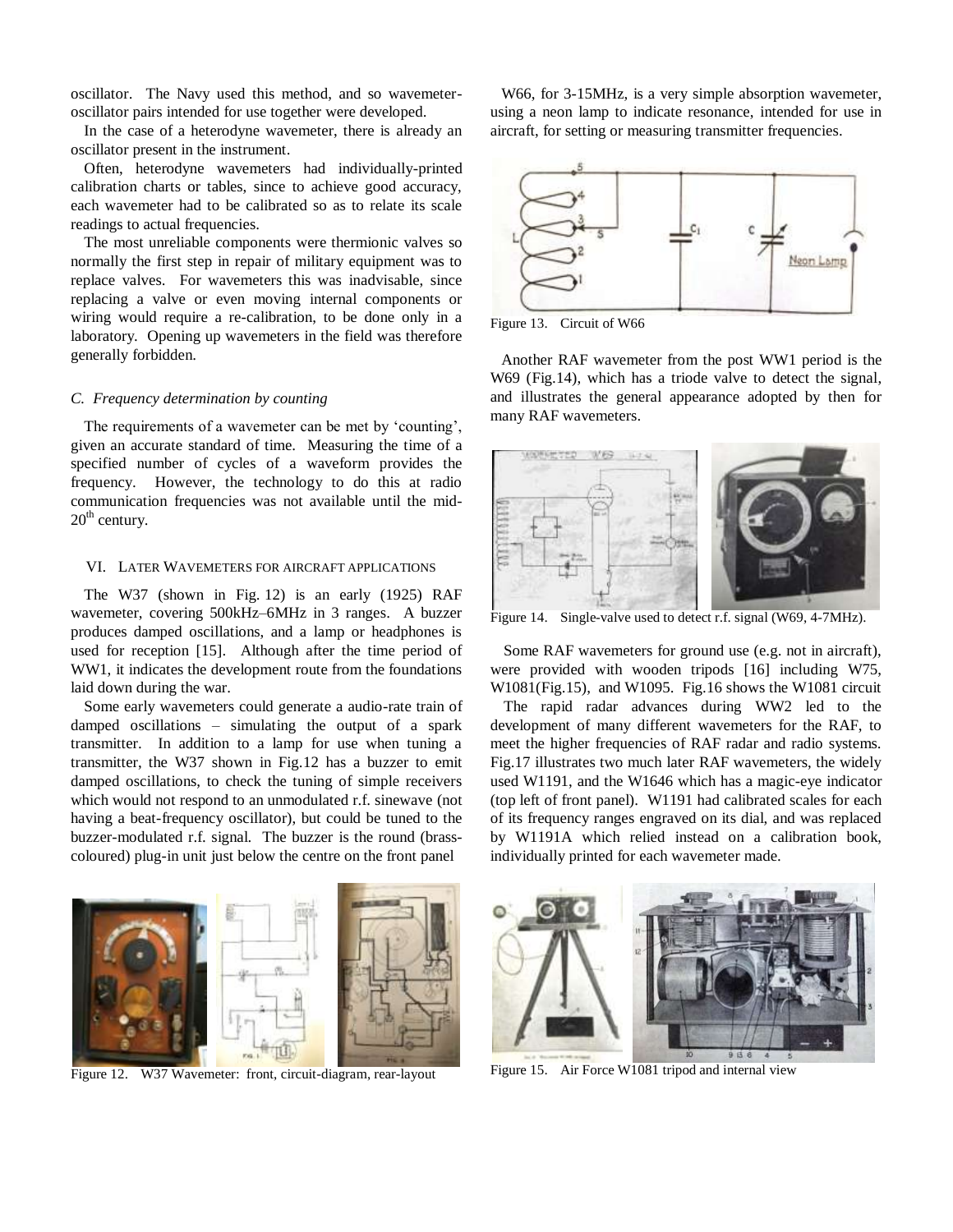





Figure 17. W1191 and W1646 wavemeters

Even taking account of the wide range of needs, and the various frequencies to be catered for, the very large number of different military wavemeter designs is remarkable [17,18].

#### VII. IDENTIFICATION OF HISTORIC WAVEMETERS

#### *A. Care in the interpretation of Navy and RAF equipment identification numbers.*

Naval wavemeters are identified by G followed by a numeric code. The numeric sequence is not chronological. For example, G8 was a replacement for G12. Each wavemeter was designated a Pattern Number too.

Admiralty practice was to define 'outfits', designated GA, GB, GC, etc. which comprised a specified wavemeter together with other equipment needed to use it (for example, a designated oscillator, and perhaps a carrying box).

A prefix W was used for some Admiralty 'patterns'. For example, Wavemeter outfit GN comprises Pattern W2508 Wavemeter G73 and Pattern W3988 Oscillator G42, and Wavemeter G60 is Pattern W839.

Later RAF radio equipment generally comprised a 'type' letter followed by a number. Most RAF wavemeters have a designation starting with W. A single numerical sequence was used for the various types of equipment. Thus T1154 and R1155 were, respectively, a transmitter and a receiver. Missing numbers do not easily provide indication of an unknown wavemeter

It is therefore easy to confuse an Admiralty unit with an RAF unit. RAF equipment also has a stores reference of format 10x/nnnn. Thus, wavemeter W42 is 10A/7252.

#### **CONCLUSIONS**

Wavemeters were essential in the first three quarters of the  $20<sup>th</sup>$  Century, and the foundations for their designs were laid in the years before and during World War One. Their designs reflect the technology of their day and the rapid progress in telecommunications stimulated by urgent military needs.

Preservation in military and other museums and their design documents and user manuals in national archives, etc. provides an important resource for the understanding of later developments.

#### ACKNOWLEDGEMENTS

The following are thanked for assistance and permission to take and use photographs:

Bill Clegg, curator of the HMS Collingwood Radar and Communications Museum; Ron Denton, Duxford Radio Society (Imperial War Museum); the curators of the RAF Museums at Henlow and Hendon, and the Royal Signals Museum, Blandford Forum; Ian O'Toole (Kurrajong Radio Museum). In addition I am grateful for helpful discussions with and information from Keith Thrower, Phil Judkins, Jeff Dyke (webmaster for HMS Collingwood museum), Bhupati Chakrabarti, and Louis Meulstee. Documents at The National Archives, Kew were also very useful.